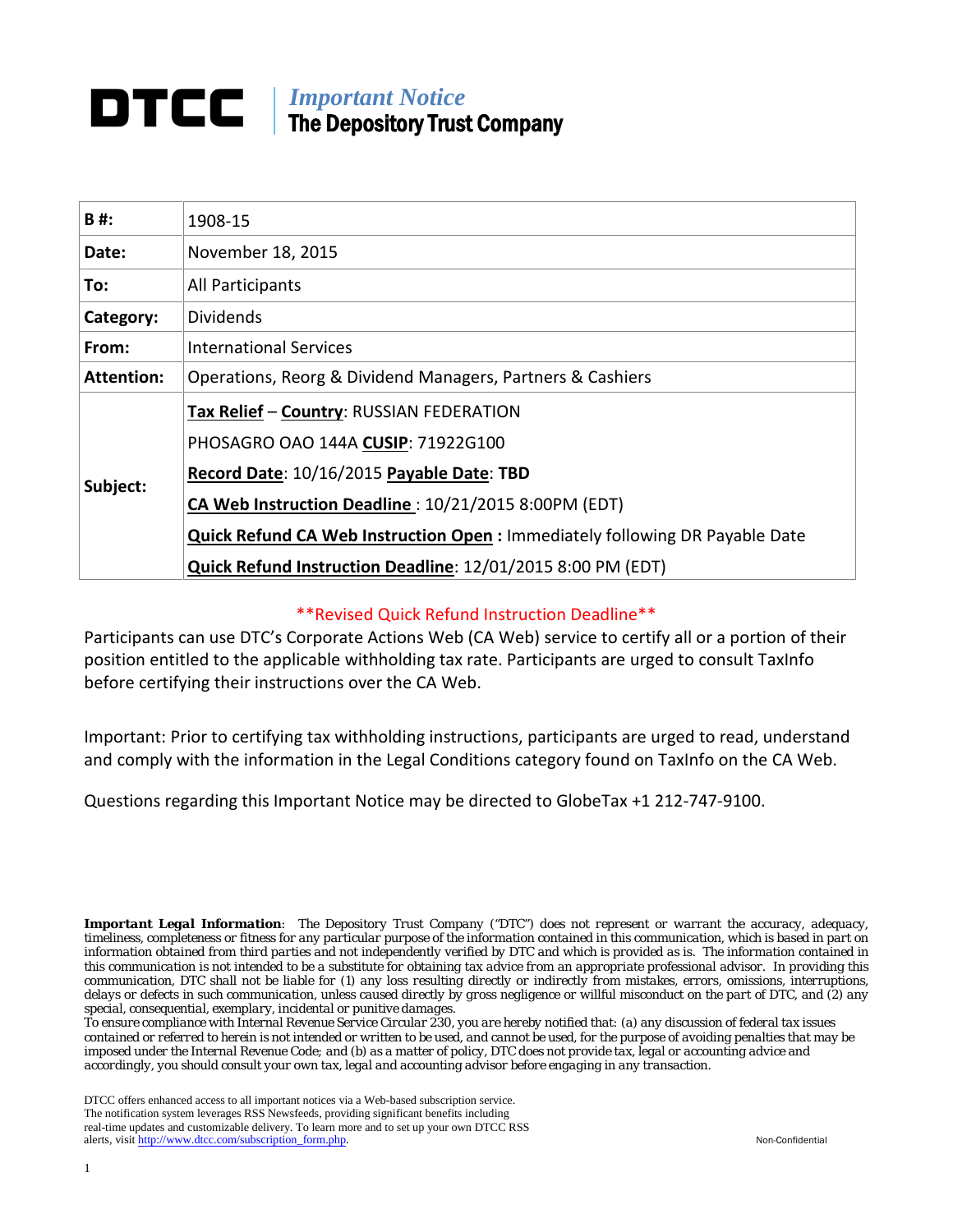## UPDATE: QUICK REFUND DEADLINE ADDED

Citibank, N.A. c/o Globe Tax Services, Inc. 90 Broad Street, 16th Floor New York, NY 10004-2205

**PHOSAGRO OAO - 144A** has announced a dividend. Citigroup Global Markets Deutschland (Citigroup Deutschland) acts as Depositary and Citibank, N.A. acts as Depositary Receipt (DR) Servicer for the company's Depositary Receipt ("DR") program.

Participants can use DTC's Corporate Action Web ("CA Web") instructions tab to certify all or a portion of their position entitled to the applicable rate as per Double Tax Treaty ("DTT") and Russian Tax Rate. Use of CA Web will permit entitlement amounts to be paid through DTC. By electing, Participants agree to the Agreements, Fees, Representations and Indemnification and Deadlines below.

On DR Pay Date, holders **that disclose summary beneficial owner information may be eligible** to receive the applicable rate as per a relevant Double Tax Treaty or Russian Tax Rate. All non-disclosed holders will receive this dividend net of a maximum 15% withholding rate.

There are **changes to withholding rates** for Depositary Receipts with a **Russian payable date after January 1, 2015.** 

The punitive withholding rate of 30% that existed on Russian DRs with payable dates from January 1, 2014 – December 31, 2014 was abolished and the new statutory rate is 15%.

In order to obtain a more preferential rate than the 15% maximum withholding tax rate, beneficial holder residency disclosure is required on DRs held as of record date. This disclosure includes:

### **DIVIDEND EVENT DETAILS**

| <b>COUNTRY OF ISSUANCE</b> | RUSSIAN FEDERATION                                          |
|----------------------------|-------------------------------------------------------------|
| ISSUE                      | PHOSAGRO OAO -<br>144A                                      |
| CUSIP#                     | 71922G100                                                   |
| <b>DEPOSITARY</b>          | <b>CITIGROUP GLOBAL</b><br><b>MARKETS</b><br>DEUTSCHLAND AG |
| DR RECORD DATE             | <b>OCTOBER 16, 2015</b>                                     |
| DR PAY DATE                | <b>NOVEMBER 12, 2015</b>                                    |
| DR GROSS DIVIDEND RATE     | 0.297395                                                    |
| ORD GROSS DIVIDEND RATE    | <b>RUB 57.00</b>                                            |
| <b>RATIO</b>               | $1$ ORD : $3$ DRs                                           |
| NON-DISCLOSURE WHT<br>RATE | 15%                                                         |

a) DTT country of residence, entity type by individual or legal, and DRs held

**While the punitive rate has been abolished the requirement for disclosure has not been abolished. Therefore, Citibank, N.A. is requesting summary disclosure at the 15% rate for those holders not eligible for a DTT rate or not claiming a DTT rate. Consequences potentially arising from non-disclosure are unclear and Participants and beneficial holders bear all risk and responsibility related to such potential consequences. If disclosure is not made, tax will be withheld at the maximum 15% tax rate.** 

#### **PLEASE NOTE THAT THERE IS THE POTENTIAL FOR AUDIT ON YOUR DRS**

Current regulations provide that the Russian authorities may audit the electing participants and their beneficial owner clients who elect a lower withholding rate than the 15% rate for up to three calendar years after the dividend payment.

For beneficial owners (investors having actual right to receive income) electing to invoke the benefits of a Double Tax Treaty, at a minimum, audits are expected to require an original Certificate of Residency ("CoR") with specific language in referencing the double tax treaty between the country of residence and the Russian Federation. These CoRs, will need to be translated into Russian and each will need to be Apostilled, Legalized or notarized (as applicable).

The law provides that the documentation requested under audit to substantiate the claims made is required to be provided to the tax authorities within 90 days of the audit notice. An additional 90 day extension may be requested however, the Russian Tax authorities reserve the right to reject the extension or grant it in whole or in part. Additionally, the Russian authorities reserve the right at any time and from time to time to request additional documentation to substantiate all claims made.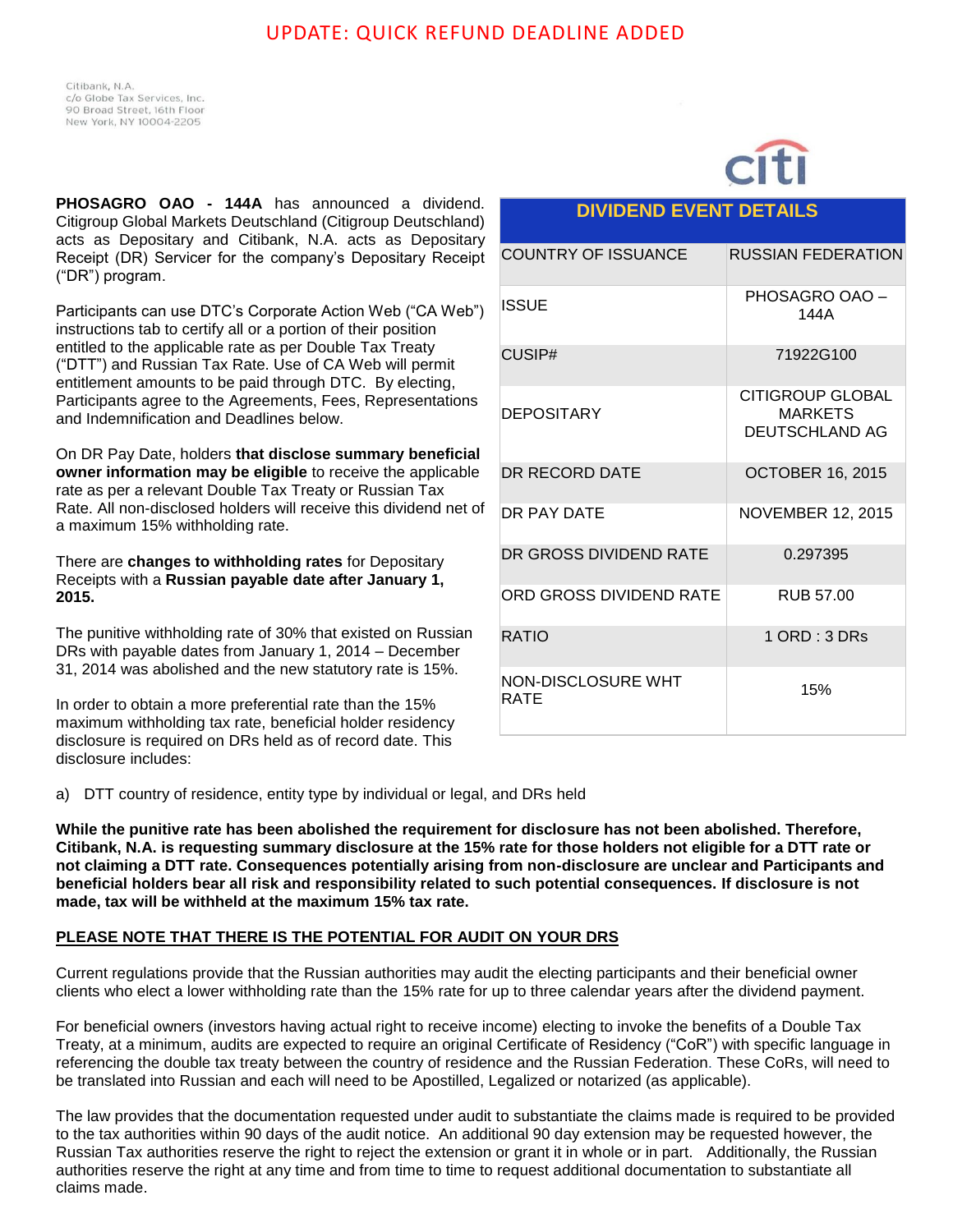| <b>FEES &amp; DEADLINES</b>       |                                                              |                                 |                         |                                                                                     |  |
|-----------------------------------|--------------------------------------------------------------|---------------------------------|-------------------------|-------------------------------------------------------------------------------------|--|
| <b>FILING METHOD</b>              | <b>BATCH</b>                                                 | <b>PAYMENT</b><br><b>METHOD</b> | <b>FEES*</b>            | <b>FINAL SUBMISSION AND DTC</b><br><b>ELECTION DEADLINE</b><br>(ALL TIMES 8 PM EST) |  |
| <b>RELIEF AT</b><br><b>SOURCE</b> | PAYMENT ON DR PAY<br><b>DATE</b>                             | VIA DTC                         | Up to<br>\$0.005 per DR | <b>OCTOBER 21, 2015</b>                                                             |  |
| <b>QUICK REFUND</b>               | <b>IMMEDIATELY</b><br><b>FOLLOWING DR PAY</b><br><b>DATE</b> | <b>VIA DTC</b>                  | Up<br>\$0.005 per DR    | <b>DECEMBER 1, 2015</b>                                                             |  |

\* IN CASE(S) WHERE PER DR FEE EXCEEDS 50% OF THE USD RECLAIM VALUE A CAP OF 40% ON FEES WILL BE IMPLEMENTED\*

# **ESP** Electronic Submission Portal

**Example 3 Provered by GLOBETAX** 

Citibank, N.A. offers ESP powered by GlobeTax, an electronic withholding tax submission system. This system allows for the secure and simplified transfer of beneficial owner level data from the Participant to Citibank, N.A. and creates applicable documentation on the Participant's behalf.

Submit the data online through the web site below, print out the documents on letterhead, sign them, and mail them to: GlobeTax, 90 Broad Street, 16th Floor, New York, NY 10004, Attn: RUSSIAN DEPOSITARY RECEIPTS

These claims should be submitted through the following website. (Requires a one-time registration)**https://www.globetaxesp.com/**

Please contact Ms. Leann Maurice at 1-800-915-3536 if you have any questions about this process.

## **PROCESS STEPS**

- Go to https://www.globetaxesp.com/ and disclose your ultimate beneficial owners by
	- Country of Tax Residence
	- Entity Type (either legal entity or individual)
- Sign the ESP generated cover letter and summary and mail to GlobeTax
- Use the ESP generated share summary at maximum rate as per treaty to complete your elections at DTC's CA Web System

**IMPORTANT: TO RECEIVE YOUR DIVIDEND WITH MAXIMUM RATE AS PER TREATY YOU MUST BOTH COMPLETE THE DISCLOSURE TO GLOBETAX AND A CORRESPONDING CERTIFICATION OF SHARES AT DTC.**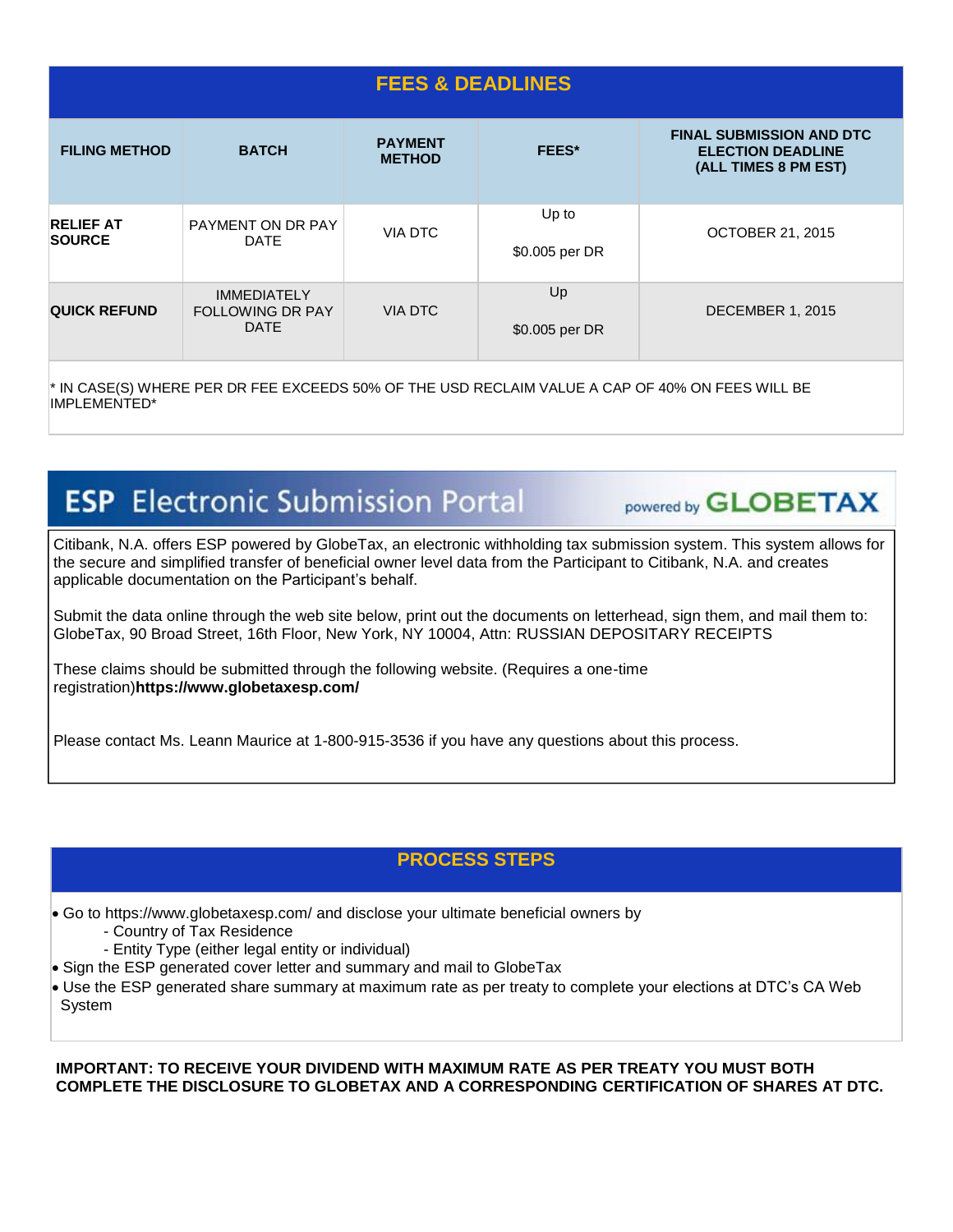# **ELIGIBILITY MATRIX FOR RELIEF AT SOURCE / QUICK REFUND**

| WITHHOLDING RATE AS RECLAIM<br>PER TREATY                       | <b>RATE</b> | <b>ELIGIBLE RESIDENTS</b>                                                                                                                                                                                                                                                                                                                                                                                                                                                                                                                                                                  | <b>DOCUMENTATION REQUIRED</b>                                                                                                                         |
|-----------------------------------------------------------------|-------------|--------------------------------------------------------------------------------------------------------------------------------------------------------------------------------------------------------------------------------------------------------------------------------------------------------------------------------------------------------------------------------------------------------------------------------------------------------------------------------------------------------------------------------------------------------------------------------------------|-------------------------------------------------------------------------------------------------------------------------------------------------------|
| NON-DISCLOSURE/<br><b>STATUTORY</b><br>WITHHOLDING RATE-<br>15% | $0\%$       | Non-Disclosed Holders                                                                                                                                                                                                                                                                                                                                                                                                                                                                                                                                                                      | <b>NONE</b>                                                                                                                                           |
| <b>DISCLOSED STATUTORY</b><br><b>WITHHOLDING RATE-</b><br>15%   | 0%          | Disclosed holders of DTT<br>Countries not applying for DTT<br>rates<br><b>OR</b><br>Disclosed holders of Non DTT<br>Countries                                                                                                                                                                                                                                                                                                                                                                                                                                                              | ESP GENERATED COVER LETTER & ESP<br><b>GENERATED SUMMARY</b>                                                                                          |
| <b>RUSSIAN TAX RATE -</b><br>13%                                | 2%          | Disclosed and applying for the tax<br>rate of:<br><b>Russian Federation</b>                                                                                                                                                                                                                                                                                                                                                                                                                                                                                                                | ESP GENERATED COVER LETTER & ESP<br><b>GENERATED SUMMARY</b>                                                                                          |
| DTT - 12%                                                       | 3%          | Disclosed and applying for the<br>DTT rate of:<br>Finland                                                                                                                                                                                                                                                                                                                                                                                                                                                                                                                                  | ESP GENERATED COVER LETTER & ESP<br><b>GENERATED SUMMARY</b>                                                                                          |
| DTT - 10%                                                       | 5%          | Disclosed and applying for the<br>DTT rate of:<br>Albania, Armenia, Azerbaijan,<br>Belgium, Botswana, Chile, China,<br>Croatia, Cyprus, Czech Republic,<br>Denmark, Egypt, Greece,<br>Hungary, India, Iran, Ireland,<br>Israel, Italy, Kazakhstan,<br>Democratic People's Republic of<br>Korea, Republic of Korea,<br>Kyrgyzstan, Latvia, Lebanon,<br>Lithuania, Macedonia, Malta,<br>Mexico, Moldova, Mongolia,<br>Morocco, Namibia, Norway,<br>Poland, Singapore, Slovakia,<br>Slovenia, Tajikistan, Turkey,<br>Turkmenistan, United Kingdom,<br>United States of America,<br>Uzbekistan | ESP GENERATED COVER LETTER & ESP<br><b>GENERATED SUMMARY</b>                                                                                          |
| DTT - 5%                                                        | 10%         | Disclosed and applying for the<br>DTT rate of:<br>Kuwait, Qatar, Saudi Arabia                                                                                                                                                                                                                                                                                                                                                                                                                                                                                                              | ESP GENERATED COVER LETTER & ESP<br><b>GENERATED SUMMARY</b>                                                                                          |
| *TAX RATE $-0\%$                                                | 15%         | Vnesheconombank<br><b>OR</b><br><b>Russian Unit Investment Trusts</b><br><b>OR</b><br>Supranational Entity                                                                                                                                                                                                                                                                                                                                                                                                                                                                                 | COVER LETTER & SUMMARY (EXHIBIT C)<br>IN THE CASE OF UNIT INVESTMENT TRUST<br>AND SUPRANATIONAL ENTITY NAME OF THE<br>UIT OR ENTITY MUST BE DISCLOSED |

\* Other entities may be eligible for the 0% withholding rate. In the case that you believe your client is entitled to the 0% withholding rate please contact GlobeTax for more information.

**NOTE: THERE ARE SOME COUNTRIES WITH DOUBLE TAXATION TREATIES WITH THE RUSSIAN FEDERATION THAT HAVE MUTLIPLE WITHHOLDING RATES. THE LOWER RECLAIM RATE APPLIES TO THE RELIEF AT SOURCE AND QUICK REFUND PROCESS. THE HIGHER RECLIAM RATES GENERALLY APPLY TO CONDITIONAL SITUATIONS (I.E. HOLDING A MINIMUM AMOUNT OF OUTSTANDING SHARES OR A SPECIAL ENTITY TYPE). FOR MORE INFORMATION PLEASE CONTACT GLOBETAX.**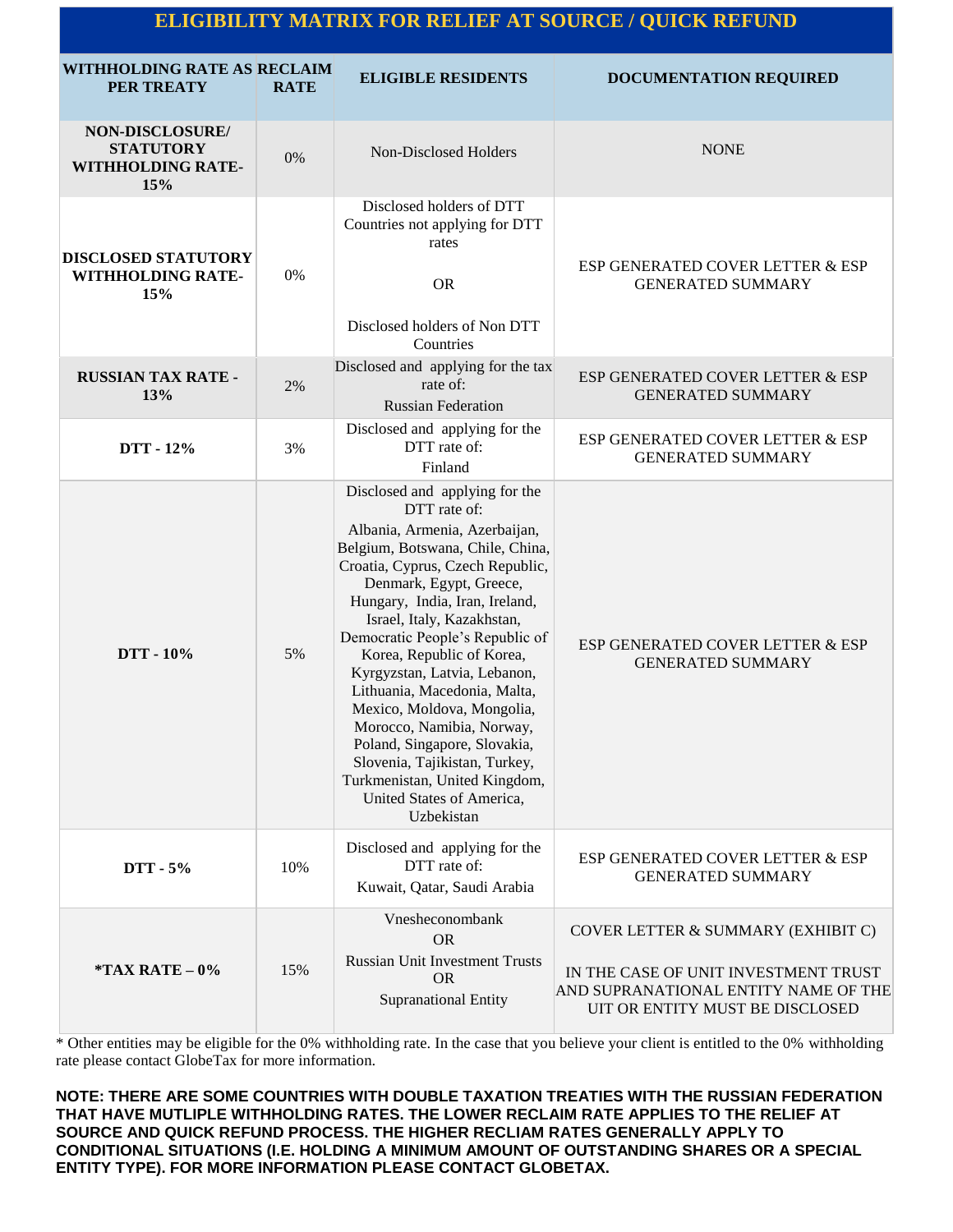|                            | <b>CONTACT DETAILS</b>     |
|----------------------------|----------------------------|
| PRIMARY CONTACT            | <b>WONJAE LEE</b>          |
| DOMESTIC PHONE (U.S.)      | 1-800-628-4646             |
| DOMESTIC FAX (U.S.)        | 1-800-633-4646             |
| <b>INTERNATIONAL PHONE</b> | 1-212-747-9100             |
| <b>INTERNATIONAL FAX</b>   | 1-212-747-0029             |
| <b>EMAIL ADDRESS</b>       | WONJAE LEE@GLOBETAX.COM    |
| <b>COMPANY</b>             | CITIBANK, N.A./GLOBETAX    |
| <b>STREET ADDRESS</b>      | 90 BROAD STREET 16TH FLOOR |
| CITY/STATE/ZIP             | NEW YORK, NY 10004         |
| <b>ADDITIONAL CONTACTS</b> | <b>LEANN MAURICE</b>       |
| <b>EMAIL ADDRESS</b>       | RUSSIADR@GLOBETAX.COM      |

| <b>FREQUENTLY ASKED QUESTIONS (FAQs)</b>            |                                                                                                                                                                                                                                                                                                                                                                                                                                                                                             |  |  |  |
|-----------------------------------------------------|---------------------------------------------------------------------------------------------------------------------------------------------------------------------------------------------------------------------------------------------------------------------------------------------------------------------------------------------------------------------------------------------------------------------------------------------------------------------------------------------|--|--|--|
| <b>GENERAL QUESTIONS</b>                            |                                                                                                                                                                                                                                                                                                                                                                                                                                                                                             |  |  |  |
| <b>QUESTION</b>                                     | <b>ANSWER</b>                                                                                                                                                                                                                                                                                                                                                                                                                                                                               |  |  |  |
| DO I NEED TO PROVIDE A CoR?                         | FOR RELIEF AT SOURCE AND QUICK REFUND PROCESSES THE ESP<br>GENERATED FORMS WILL BE REQUIRED AT THE TIME OF ELECTION.<br>HOWEVER, CORS WILL BE REQUIRED BY THE DEPOSITARY BANK IN<br>THE EVENT OF AN AUDIT FOR THOSE DISCLOSING FOR TREATY<br>BENEFITS AND YOU WILL BE LIABLE TO MAINTAIN AND PROVIDE<br>THESE IN THAT EVENT. IT IS EXPECTED THAT CORS MUST BE<br>TRANSLATED INTO RUSSIAN AND APOSTILLED, LEGALIZED OR<br>NOTARIZED AND THAT THEY MUST BE ISSUED AS OF THE CALENDAR<br>YEAR. |  |  |  |
| OF A CoR AS PROOF OF RESIDENCY IN CASE OF<br>AUDIT? | WOULD A FORM W-8BEN OR W-9 SUFFICE IN PLACE INO. A W-8BEN OR W-9 FORM WILL NOT BE ACCPETED IN PLACE OF<br>THE CoR.                                                                                                                                                                                                                                                                                                                                                                          |  |  |  |
| IS IT REQUIRED TO USE ESP TO DISCLOSE?              | IF YOU ARE NOT ABLE TO UTILIZE THE ESP SYSTEM PLEASE<br>CONTACT GLOBETAX TO OBTAIN COPIES OF THE ESP FORMS TO<br>SUBMIT MANUALLY. NOTE YOU WILL STILL NEED TO MAKE AN<br>ELECTION ON YOUR DRs THROUGH THE DTC CA Web SYSTEM.                                                                                                                                                                                                                                                                |  |  |  |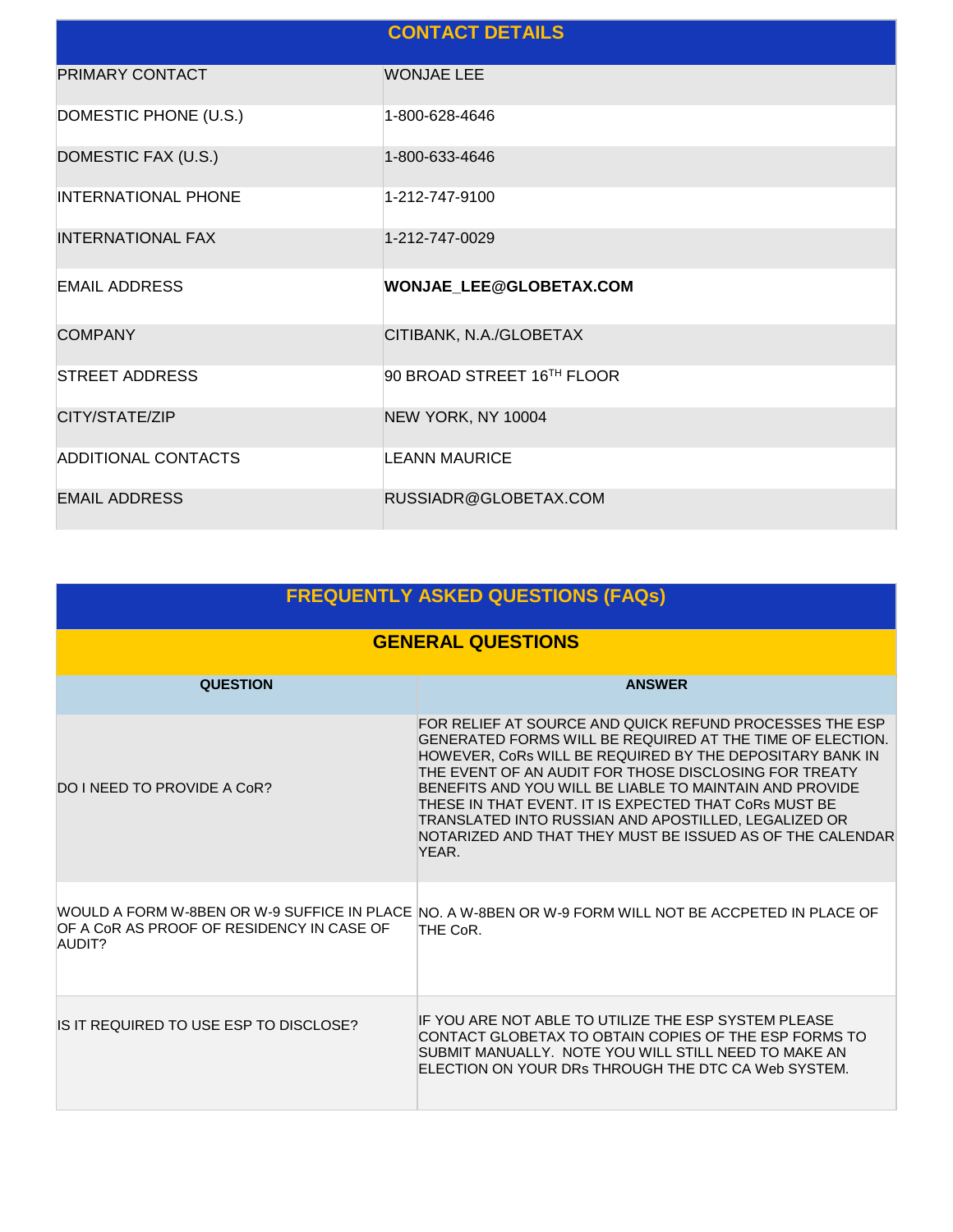# **FREQUENTLY ASKED QUESTIONS (FAQs) CONT.**

| <b>QUESTION</b>                                                                                                                                              | <b>ANSWER</b>                                                                                                                                                                                                                                                                                                                      |
|--------------------------------------------------------------------------------------------------------------------------------------------------------------|------------------------------------------------------------------------------------------------------------------------------------------------------------------------------------------------------------------------------------------------------------------------------------------------------------------------------------|
| WHY SHOULD I COMPLETE THE ESP DISCLOSURE<br>BEFORE ELECTIONS AT DTC?                                                                                         | THE ESP SYSTEM WILL PROVIDE CLIENTS WITH AN AGGREGATE OF<br>THEIR DISCLOSED DRs BY WITHHOLDING MAXIMUM TAX TREATY<br>AND STATUTORY RATE. THIS INFORMATION SHOULD BE USED TO<br>MAKE YOUR DTC ELECTIONS BY WITHHOLDING RATE AS PER<br>TREATY.                                                                                       |
| IS THERE A DIFFERENCE BETWEEN THE RELIEF AT<br>SOURCE AND QUICK REFUND?                                                                                      | THE PROCESS STEPS ARE THE SAME FOR BOTH PROCESSES.<br>HOWEVER, THE RELIEF AT SOURCE PERIOD IS SHORTER AND<br>INVOLVES PAYMENT OF YOUR DIVIDEND WITH TAX RELIEF ON PAY<br>DATE. THE QUICK REFUND IS A LONGER PERIOD FOR SUBMISSION<br>AND WILL INVOLVE PAYMENT OF YOUR TAX RELIEF AFTER PAY<br>DATE, BOTH PAYMENTS ARE THROUGH DTC. |
| IS THERE AN OPPORTUNITY FOR STANDARD<br>REFUND?                                                                                                              | AT THIS TIME THERE IS NO DEFINED STANDARD REFUND. PLEASE<br>CONTACT GLOBETAX FOR ADDITIONAL INFORMATION.                                                                                                                                                                                                                           |
| IS IT POSSIBLE FOR ME TO DISCLOSE OWNERSHIP<br>OF THE DRs FOR 15% WITHHOLDING EVEN IF THE<br>COUNTRY OF TAX RESIDENCE HAS A DTT?                             | YES. YOU MAY INDICATE THE SHARES BY COUNTRY OF RESIDENCE<br>TO DISCLOSE OWNERSHIP RESIDENCY BUT NOT OBTAIN TREATY<br><b>BENEFITS.</b>                                                                                                                                                                                              |
| CAN RESIDENTS OF A DTT COUNTRY WITH AN<br>ENTITY TYPE CONSIDERED TRANSPARENT<br>DISCLOSE THEIR DRs TO RECEIVE THE DIVIDEND<br>AT THE DOUBLE TAX TREATY RATE? | THE DRS OF TRANSPARENT ENTITIES SHOULD BE DISCLOSED AT<br>THE ULTIMATE BENENFICIAL HOLDER LEVEL. ALWAYS CHECK THE<br>SPECIFICS OF THE RELEVANT TAX TREATY TO ENSURE YOU ARE<br>PROPERLY DISCLOSING THE DRs OF THE ENTITY AND COUNTRY OF<br>TAX RESIDENCE WITH RESPECT TO THE RUSSIAN FEDERATION                                    |
| WILL CITIBANK, N.A. /GLOBETAX ACCEPT CLAIMS<br>FILED DIRECTLY TO THEM BY BENEFICIAL<br>OWNERS?                                                               | CITIBANK, N.A. / GLOBETAX ONLY ACCEPTS CLAIMS FILED BY THE<br>DTC PARTICIPANT WHO HELD THE SECURITIES THROUGH DTC AND<br>ONLY TO THE EXTENT THAT DTC HAS REPORTED THESE HOLDINGS<br>TO US AS VALID.                                                                                                                                |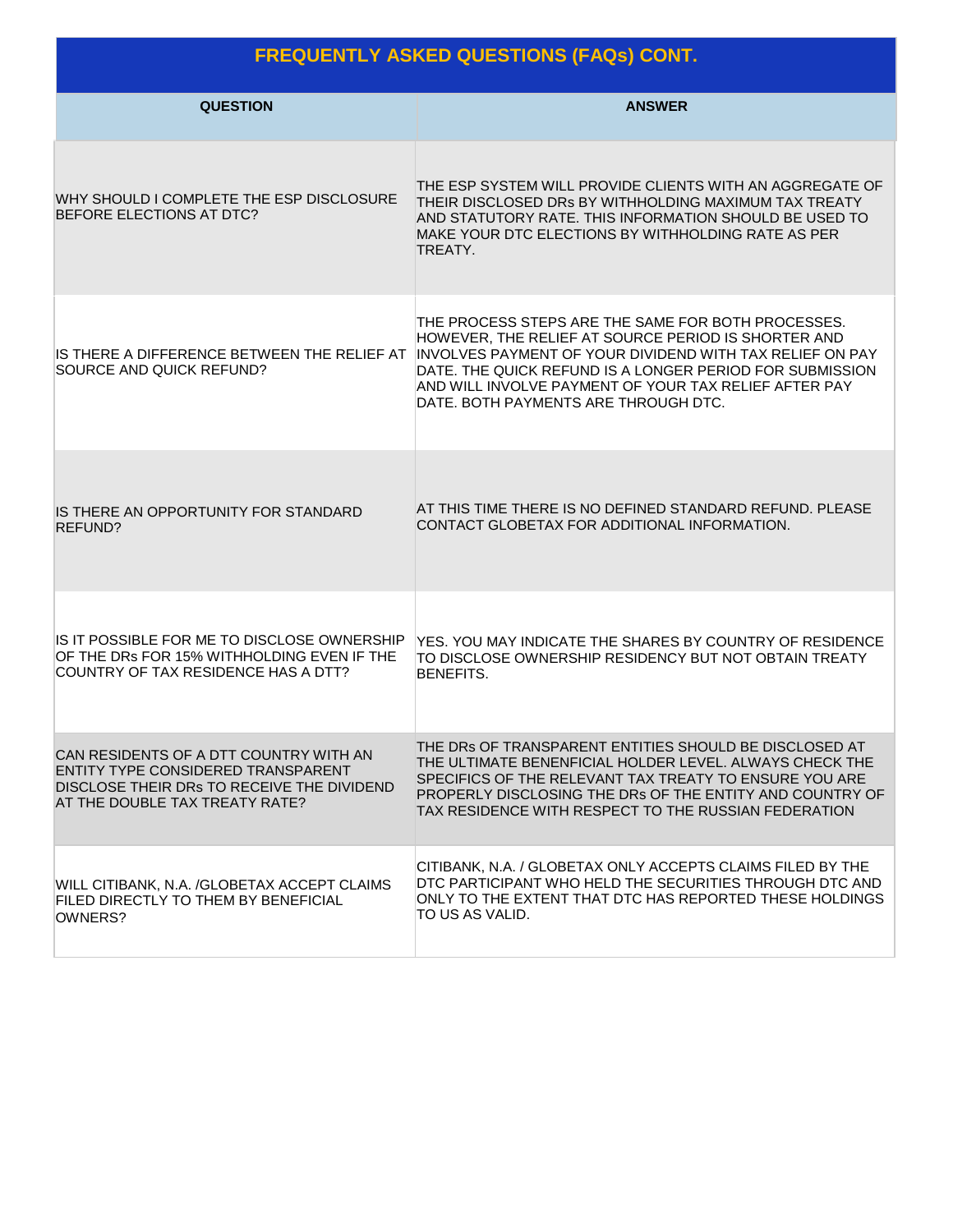#### **DISCLAIMER**

*The tax relief service is being made available to owners of Depositary Receipts (DRs) on a voluntary and discretionary basis outside the terms and conditions of any applicable deposit agreement. Nothing contained herein or in any accompanying documents is intended to constitute any guarantee of entitlement to any tax relief, nor legal, tax, accounting or other professional advice on the referenced matters. Citigroup Global Markets Deutschland AG in its capacity as depositary for the DRs (Depositary) and Citibank, N.A. as DR Servicer disclaims any liability for the*  failure to secure any tax relief and for any loss that may be incurred in connection with the tax relief service. *By submitting a request for tax relief you certify that you have obtained (and have directed each of the beneficial owners of DRs that you represent to seek) independent tax advice, that each of the beneficial owners identified is eligible for the stated preferential rates, that you have performed all requisite diligence to verify the accuracy of the information submitted on behalf of the beneficial owners of the DRs, that you have obtained the requisite supporting documentation, including certificates of tax residency (translated to Russian, duly notarized and apostilled or legalized), and that you (and the beneficial owners of DRs that you represent) understand that the tax relief process is subject to review, approval and audit, that you (and the beneficial owners of DRs that you represent) will cooperate with the Depositary and DR Servicer the fullest extent permitted by applicable law with any requests for information or proof as a result of any review, approval or audit by any tax authority, tax withholding agent (including, without limitation, any custodian or paying agent), and that you (and the beneficial owners of DRs that you represent) are fully liable for any and all claims, penalties and/or interest associated with the tax relief process, including without limitation, any foreign exchange fluctuations associated therewith.* 

*By submitting a request for tax relief you expressly agree on behalf of yourself (and on behalf of each beneficial owner of DRs that you represent) to indemnify the Depositary, DR Servicer and their agents and affiliates, and to defend and hold each of them harmless, from and against any and all loss, liability, damage, judgment, settlement, fine, penalty, demand, claim, cost or expense (including, without limitation, fees and expenses of defending itself or enforcing the terms hereof) arising out of, or in connection with, the tax relief service made available to you and each beneficial owner that you represent (including, without limitation, as a result of the reliance by the Depositary, DR Servicer and their agents and affiliates on the information and certifications provided to it).*

*By submitting a request for tax relief you accept and agree to pay the fees, charges (including VAT) and expenses of, or incurred by, the Depositary, DR Servicer, its agents (including any custodian) and the tax authorities in connection with the tax relief service, that such fees, charges and expenses may be billed to you or deducted from any distribution made by the Depositary and DR Servicer (in their discretion), that such fees, charges and expenses are due and payable whether or not the tax relief is obtained in full or in part, and that any fees paid to the Depositary and DR Servicer may be shared with its agents and affiliates.*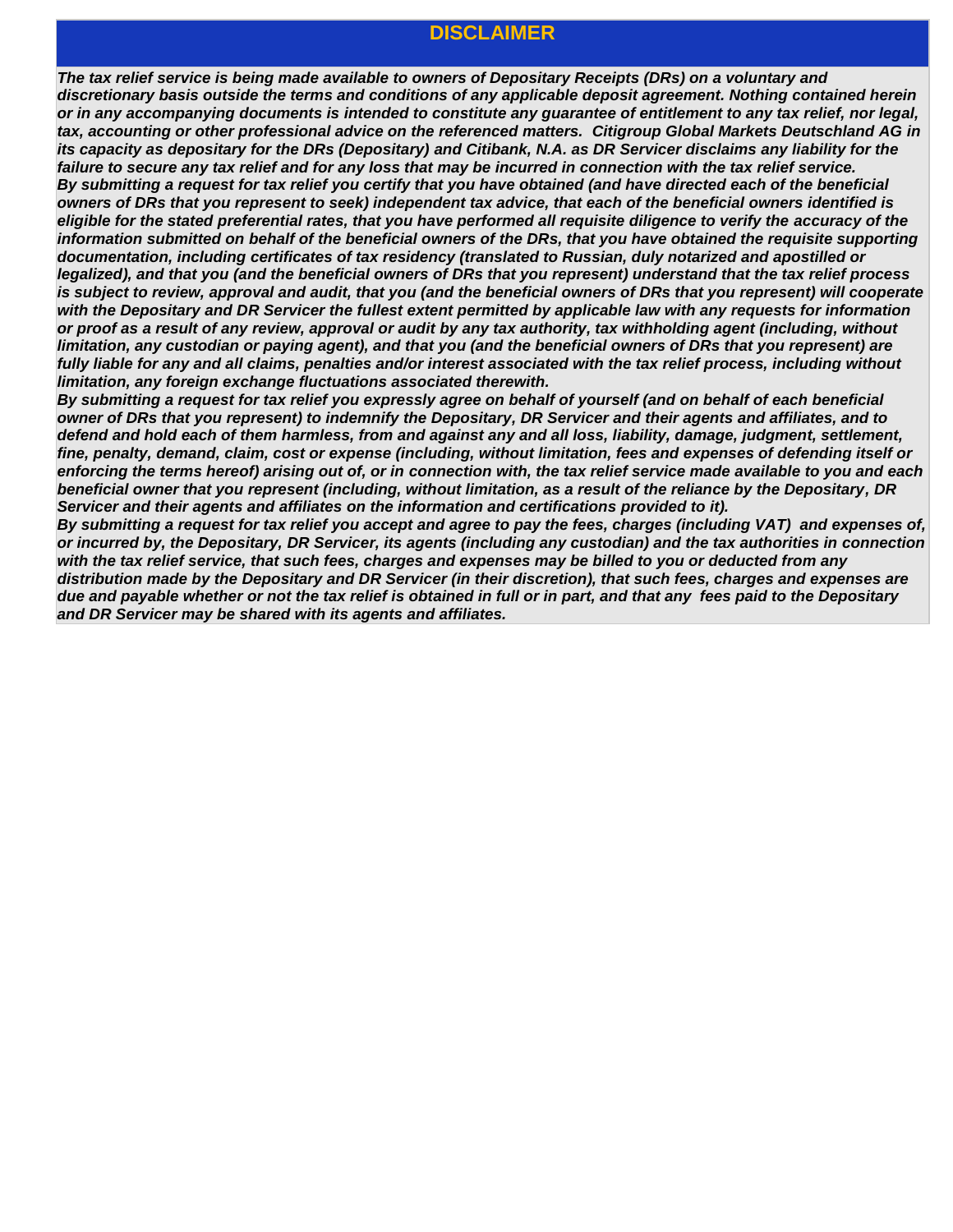Date:

GlobeTax/ CITIBANK, N.A. 90 Broad Street - 16th Floor New York, NY 10004-2205 Attn: Depositary Services - Russian Federation

We, the representative agent/custodian/broker/trustee/clearing system (Representative) of the beneficial owner(s), (investors having actual right to receive income) of the referenced Depositary Receipts (DRs), hereby state the below respective amount of referenced DRs **(PHOSAGRO OAO – 144 A)** were held on the DR record date **(10/16/2015)** for the referenced security. The ratio is **(3)** DRs to **(1)** Ordinary Share. The relevant information is in the attached disclosure summary.

#### SEE ATTACHED SUMMARY - EXHIBIT B

The Representative has determined that the beneficial owner(s) of the DRs and the Ordinary Shares represented thereby(individual or legal entity) is(are) eligible for the preferential tax withholding rates as stated herein and has performed all the necessary due diligence to satisfy itself as to the accuracy of the information submitted to it by (or on behalf of) the beneficial owners of the DRs and the Ordinary Shares represented thereby.

The tax relief service is being made available to owners of DRs on a voluntary and discretionary basis outside the terms and conditions of any applicable deposit agreement. Nothing contained herein or in any accompanying documents is intended to constitute any guarantee of entitlement to any tax relief, nor legal, tax, accounting or other professional advice on the referenced matters. Citigroup Global Markets Deutschland AG in its capacity as depositary for the DRs (Depositary) and Citibank, N.A. as DR Servicer disclaims any liability for the failure to secure any tax relief and for any loss that may be incurred in connection with the tax relief service.

The Representative certifies that the Representative has all requisite power and authority to provide this certification and any related information on behalf of itself and on behalf of the applicable beneficial owner(s) of DRs, that the Representative has obtained (and has directed each of the beneficial owners of DRs that it represents to seek) independent tax advice, that each of the beneficial owners identified is eligible for the stated preferential withholding tax rates, that the Representative has performed all requisite due diligence to verify the accuracy of the information submitted on behalf of the beneficial owners of the DRs, that the Representative has obtained the requisite supporting documentation, including certificates of tax residency (translated to Russian, duly notarized and apostilled or legalized), that the beneficial owners of DRs (and their agents) have unconditionally consented to the disclosure of such information and documentation to the Depositary, DR Servicer, its agents and affiliates (including, without limitation, the custodian of the ordinary shares represented by DRs), any paying agent, any tax withholding agent and the applicable tax authorities, that the Representative (and the beneficial owners of DRs that it represents) understand(s) that the tax relief process is subject to review, approval and audit, that the Representative (and the beneficial owners of DRs that it represents) will cooperate with the Depositary, DR Servicer and its agents to the fullest extent not prohibited by applicable law with any requests for information or proof as a result of any review, approval or audit by any tax authority, tax withholding agent (including, without limitation, any custodian or paying agent), that the Representative (and the beneficial owners of DRs that it represents) are fully liable for any and all claims, penalties and/or interest associated with the tax relief process, including without limitation, any foreign exchange fluctuations associated therewith, that the benefits of the preferential withholding tax rates may be reversed at any time by the the applicable tax authorities, the paying agents, tax withholding agents and the Depositary, DR Servicer and its agents, and that, upon issuance by the Depositary of a notice of such reversal, all amounts applicable to such reversal are due and payable will be remitted to the Depositary upon demand, may de debited from the applicable Representative's accounts (and any beneficial owner accounts that the Representative may designate to the Depositary from time to time), and may be deducted from any distribution made by the Depositary (in the Depositary's discretion).

The Representative expressly and irrevocably agrees, on behalf of itself and on behalf of each beneficial owner of DRs that it represents, to indemnify the Depositary, DR Servicer and its agents and affiliates, and to defend and hold each of them harmless, from and against any and all loss, liability, damage, judgment, settlement, fine, penalty, demand, claim, cost or expense (including, without limitation, fees and expenses of investigation, defending itself and enforcing the terms hereof) arising out of, or in connection with, the tax relief service made available to the Representative and each beneficial owner that the Representative represents (including, without limitation, as a result of the reliance by the Depositary, DR Servicer and its agents and affiliates on the information and certifications provided to them). The Representative further agrees, on behalf of itself and on behalf of each beneficial owner of DRs that it represents, that any payments due to the Depositary,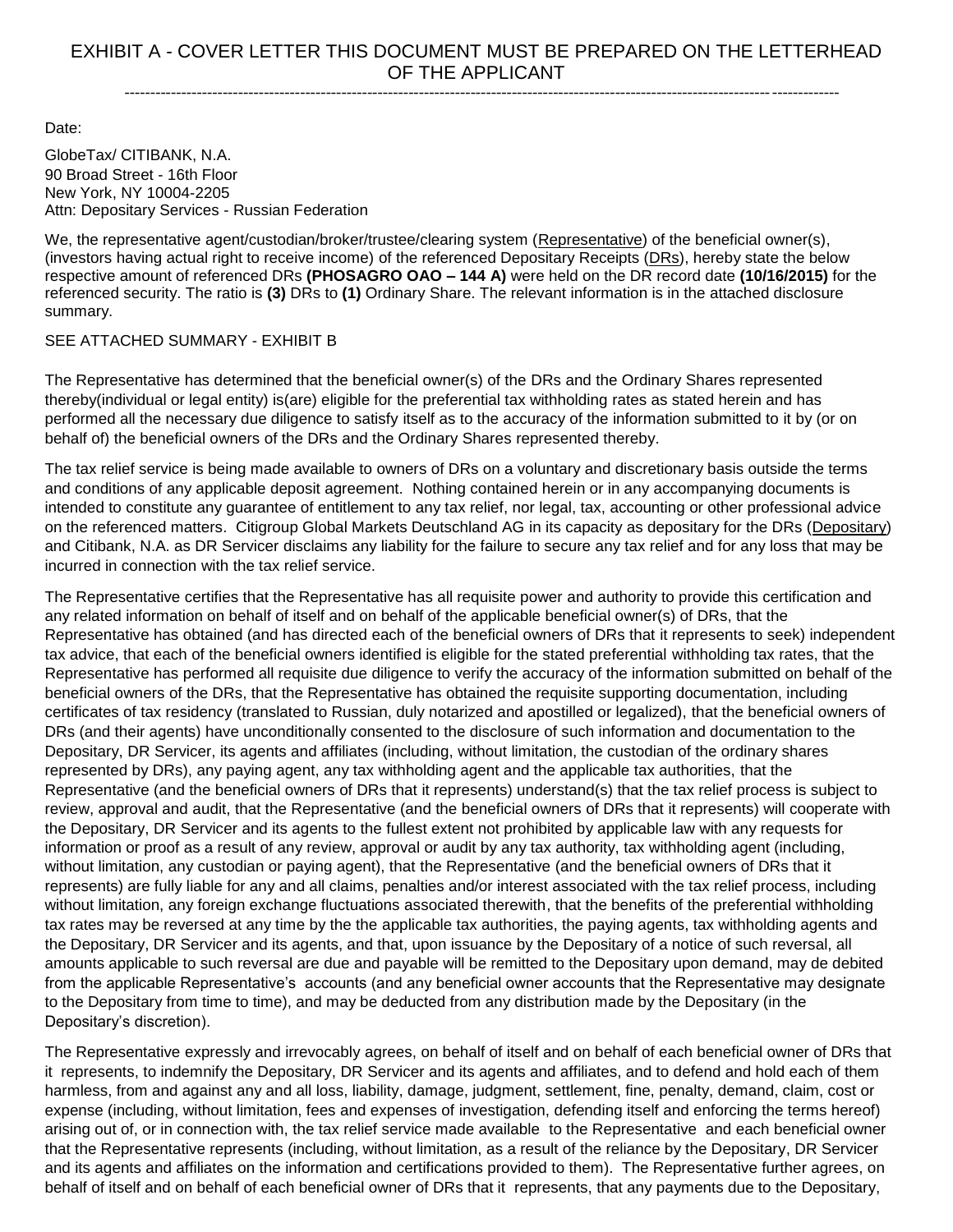DR Servicer and its agents and affiliates in satisfaction of such indemnity, and defend and hold harmless obligations are payable immediately when billed and that such amounts may be debited from the applicable Representative's accounts (and any beneficial owner accounts that the Representative may designate to the Depositary from time to time) and deducted from any distribution made by the Depositary (in the Depositary's discretion).

The Representative accepts and agrees, on behalf of itself and the beneficial owners of the DRs that it represents, to pay the fees, charges (including VAT) and expenses of, or incurred by, the Depositary, DR Servicer,its agents (including any custodian) and the tax authorities in connection with the tax relief service, that such fees, charges and expenses may be billed to you, debited from the applicable Representative's participant account (and any beneficial owner accounts that the Representative may designate to the Depositary from time to time) and deducted from any distribution made by the Depositary (in the Depositary's discretion), that such fees, charges and expenses are due and payable whether or not the tax relief is obtained in full or in part, and that any fees paid to the Depositary may be shared with its agents and affiliates.

Sincerely,

(Authorized Signature of Representative)

Name Institution Address Phone number Email